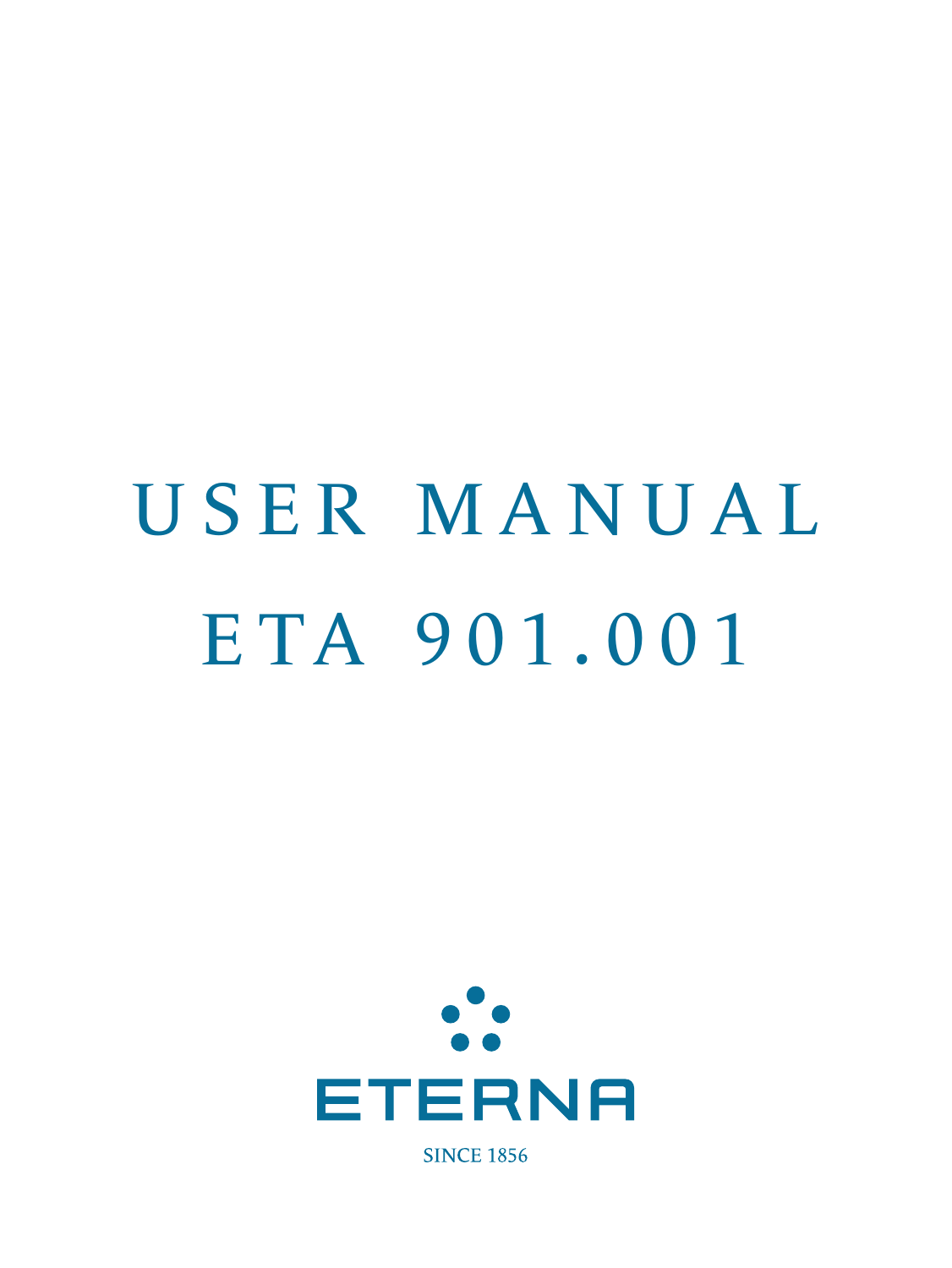Contessa - Quartz Eterna Minx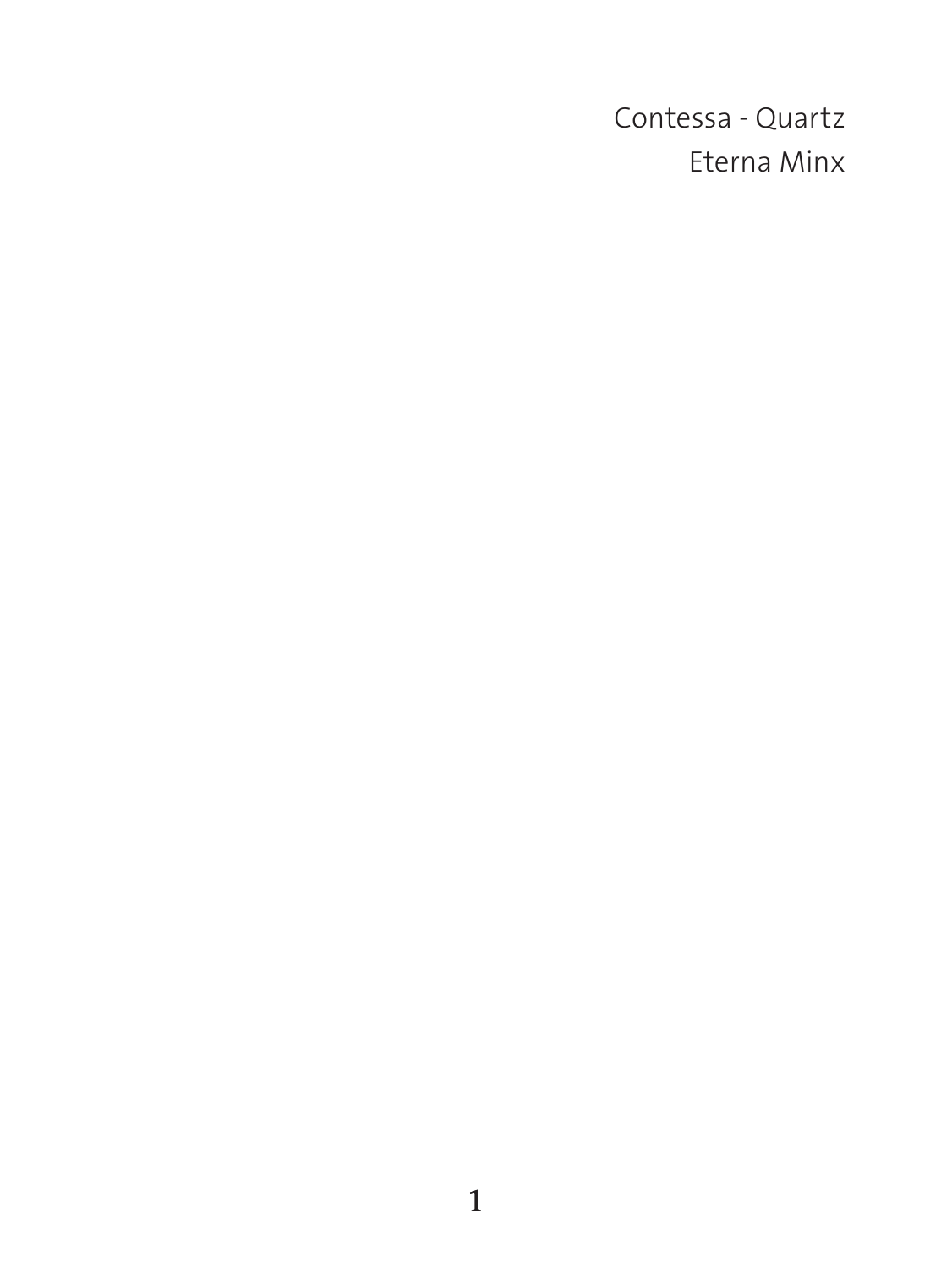# TABLE OF CONTENTS

- 3 Contessa Quartz Eterna Minx
- 6 Important Advice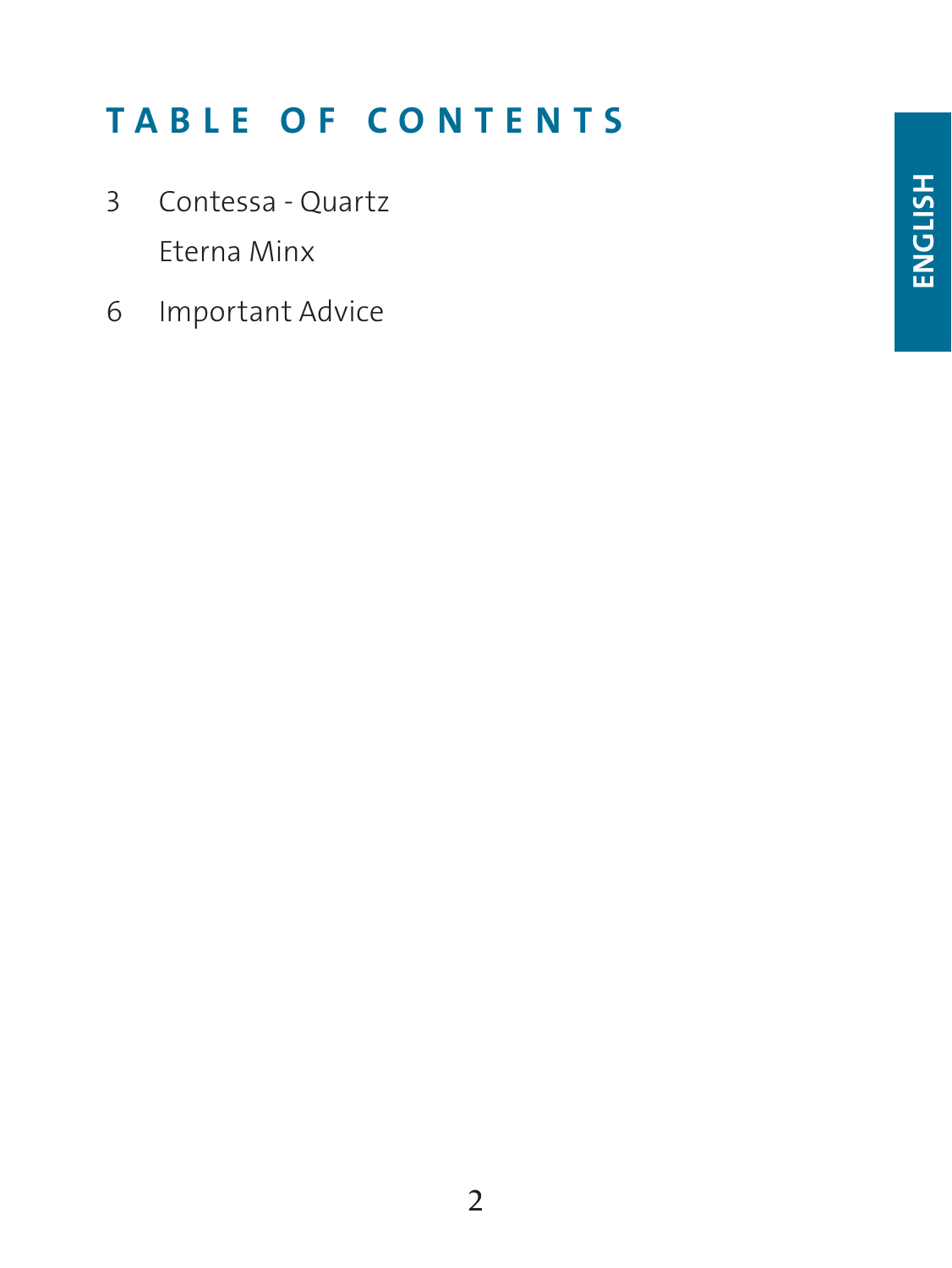## 1. DISPLAY - FUNCTIONS



Hour hand Minute hand

Setting crown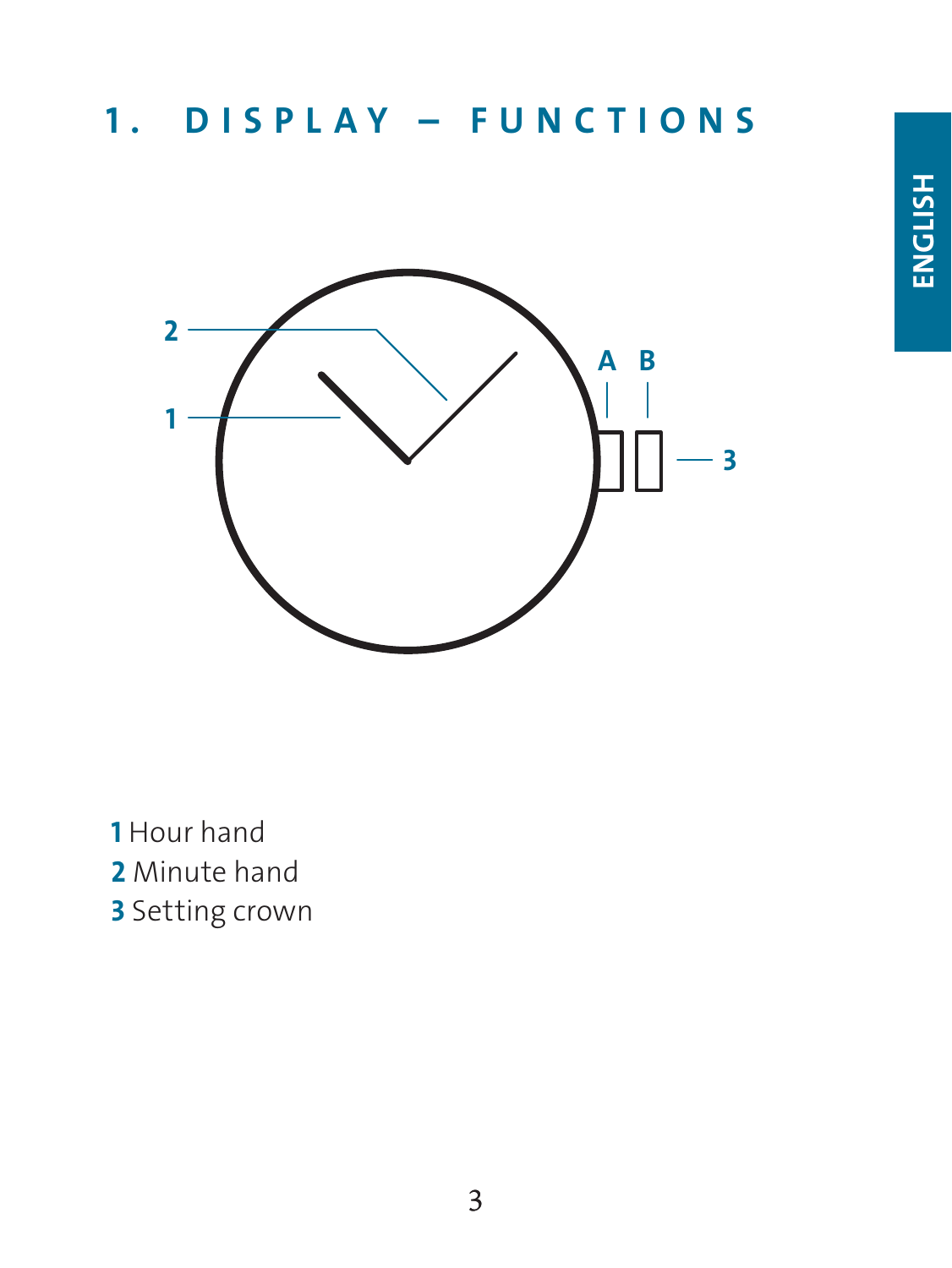# 2 . WINDING – SETTINGS

## 2.1 GENERAL POINTS

Your watch offers one waterproofness assured until 50 m (5 bar) of depth. It is equipped with an electronic quartz movement providing extreme accuracy and reliability. It is powered by a battery, and so does not need to be wound. The battery life is approximately two years under normal

 conditions of use. The rapid date correction and timesetting operations on your watch are performed by means of the 2-position crown 3:

- A Rest position
- **B** Time-setting position

## **NOTES**

Once the setting is complete, always push the crown back in against the case to safeguard the watch's water resistance. Never operate the crown underwater or when it is still wet.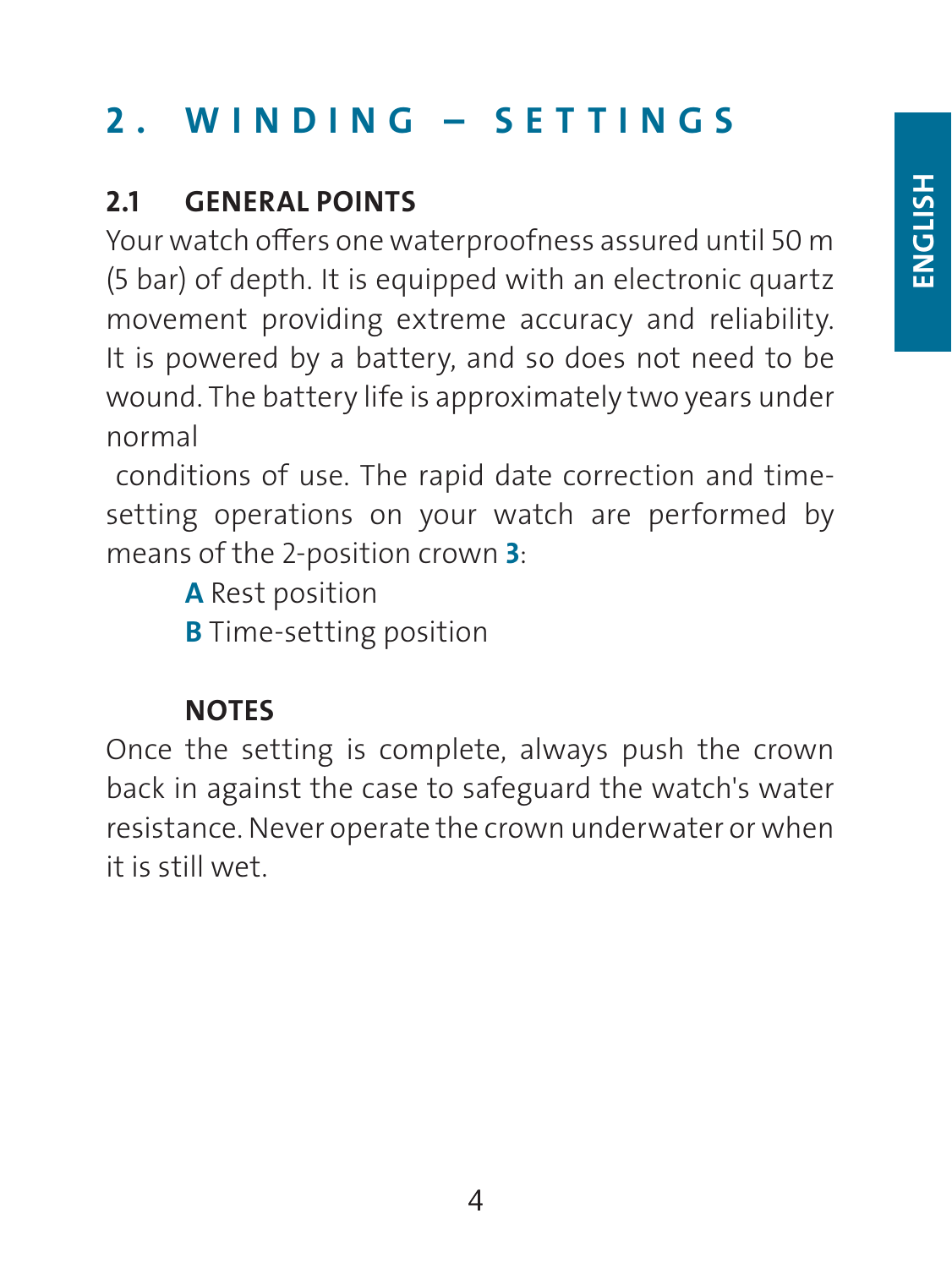## 2.2 SETTING THE TIME CROWN 3 PULLED OUT TO POSITION B

To set the time, pull the crown 3 out one notch to position **B.** Turn the crown clockwise or anti-clockwise to position the hands to the desired time. Once the setting is complete, push the crown back in against the case to the rest position A. The hands will restart.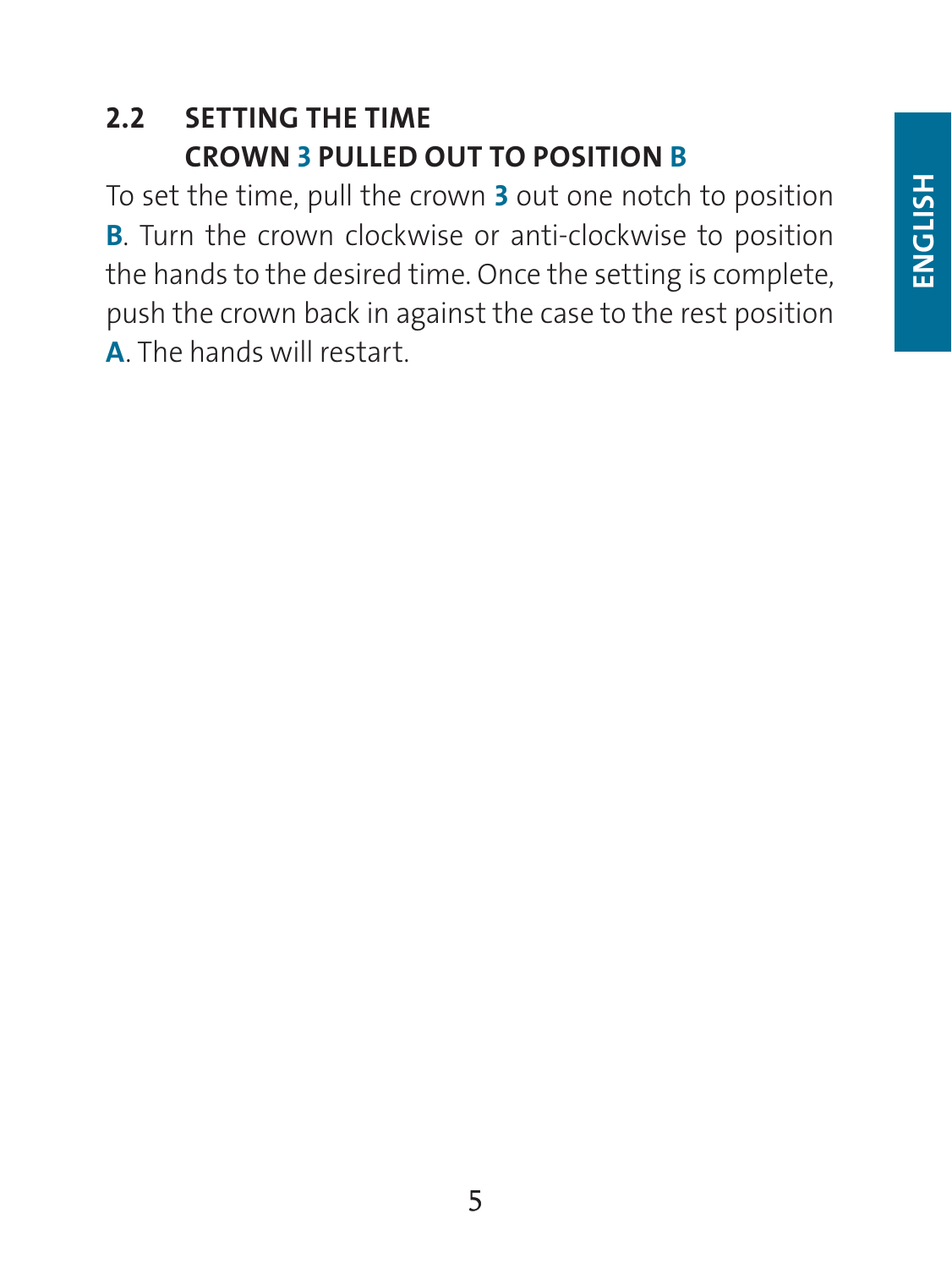# IMPORTANT ADVICE

## WATER RESISTANCE

The waterproofness of your watch is assured according to specification quoted in the paragraph 2.1 majorities. Nevertheless, it is important to understand that repeated handling of the case, ageing of the sealing components and high temperature variations (e.g. from hot sun to cold water) may get the better of the most waterresistant case.

Since water and moisture infiltration may lead to costly repairs, you are strongly advised to have your watch's water resistance checked regularly by an Eterna authorised retailer or an approved Eterna general agent.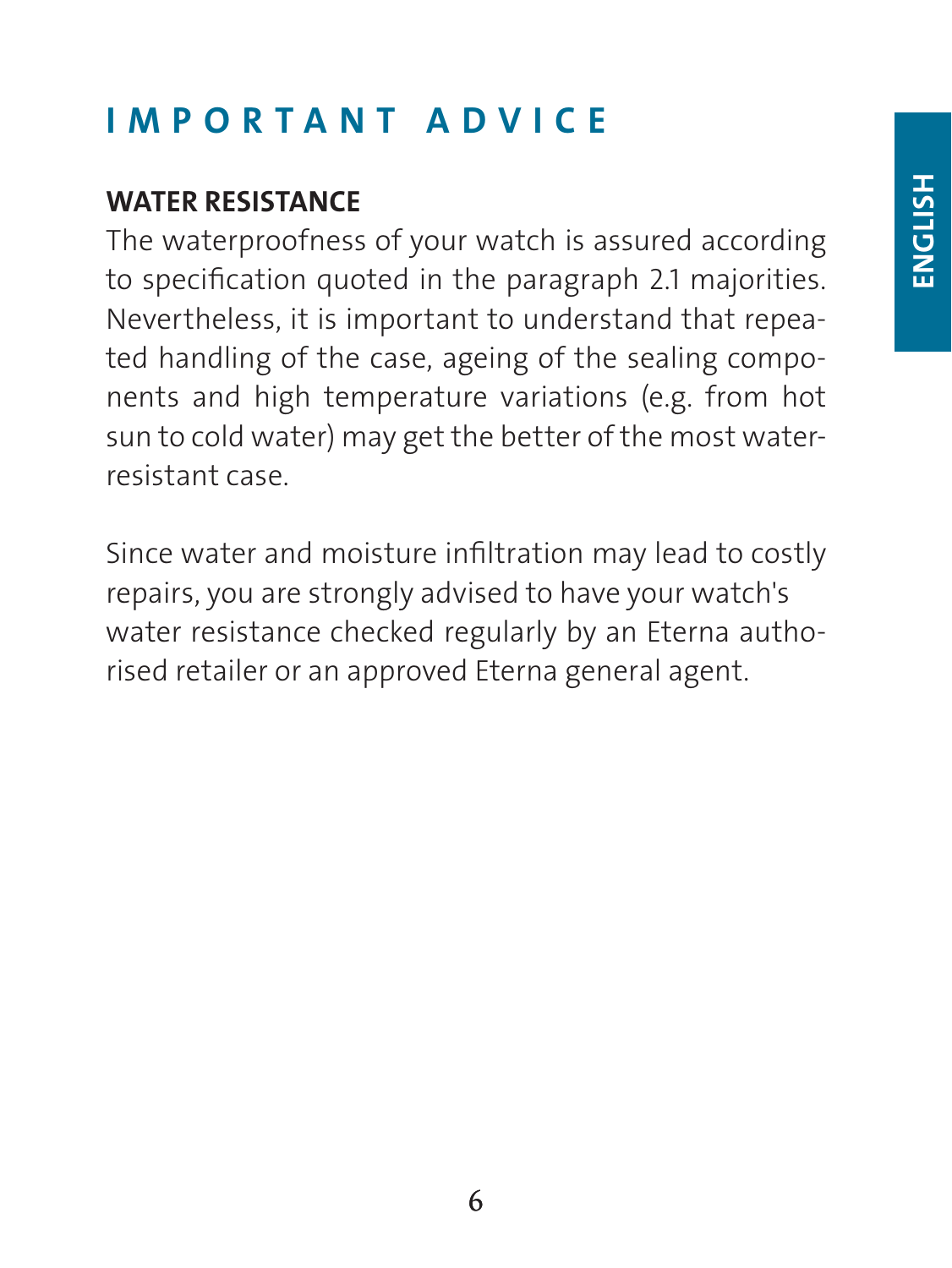## CARE AND MAINTENANCE

Your watch was manufactured with the utmost care. Observing the recommendations below will help preserve its rate accuracy and as-new appearance for as long as possible.

If your watch is equipped with a leather strap, we recommend avoiding any contact with water, to optimise the leather's longevity. We also recommend cleaning your watch regularly using a damp soft cloth. After bathing in seawater, rinse the watch in fresh water and leave it to dry out completely.

Avoid leaving your watch in places exposed to high variations in temperature or humidity, extreme temperatures, bright sunlight or strong magnetic fields. Avoid direct contact with solvents, detergents, perfumes, cosmetics, etc. They may damage the wristlet, case or gaskets. Avoid thermal shocks, or impacts: they could damage your watch. In case of violent impact, please have your watch checked by an Eterna authorised retailer or an approved Eterna general agent.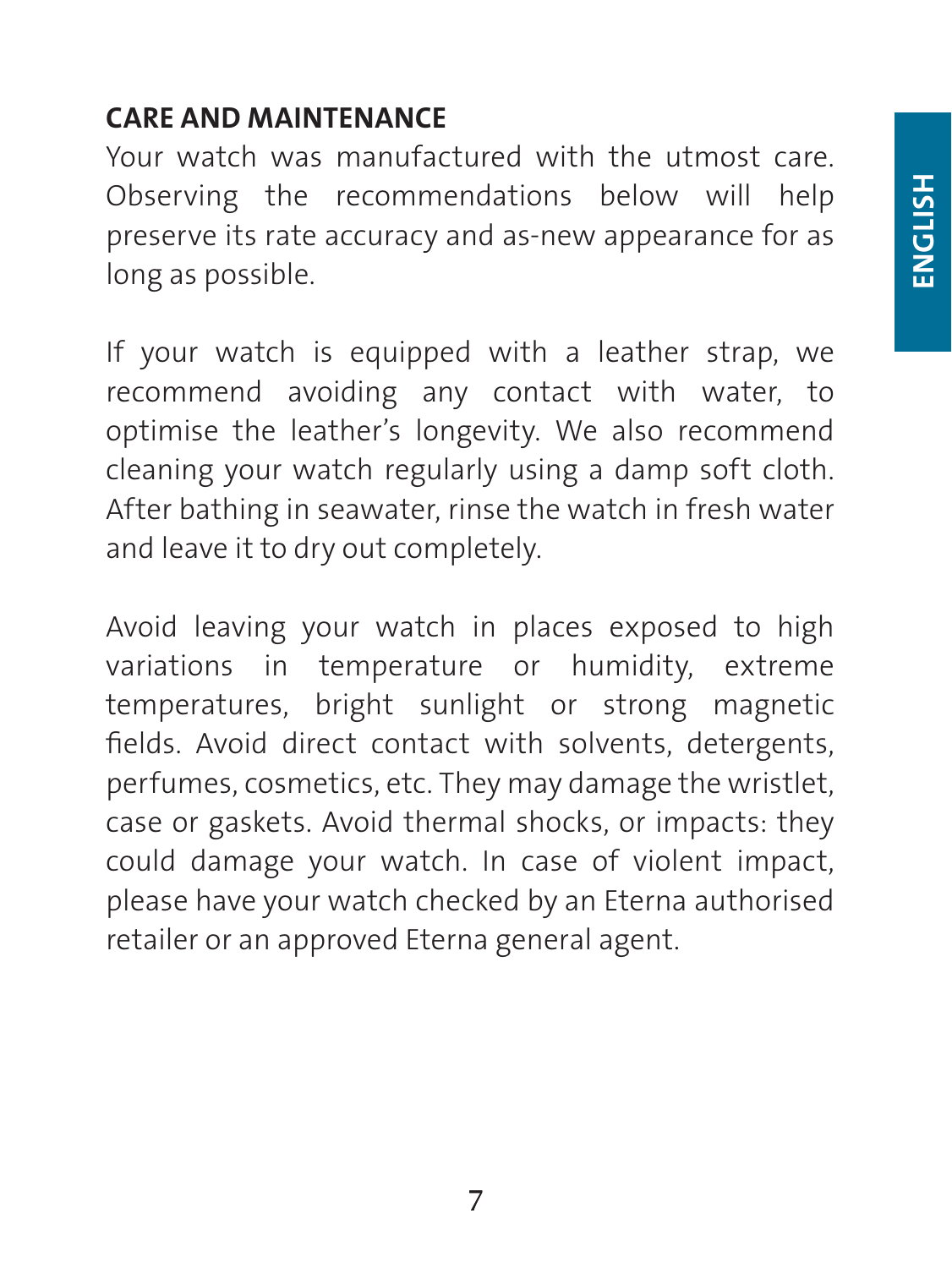## SERVICING

It is advisable to have your watch overhauled and fully cleaned at least once every 4 years, and in particular to have the movement overhauled, since its operation may be disrupted due to ageing of the oil and grease.

To ensure irreproachable maintenance service and safeguard the warranty validity, always entrust your watch to an Eterna authorised retailer or an approved Eterna general agent.

For any questions, please contact your Eterna authorised retailer or the Eterna general agent for your country. You can find the addresses and a host of information on our website: www.eterna.com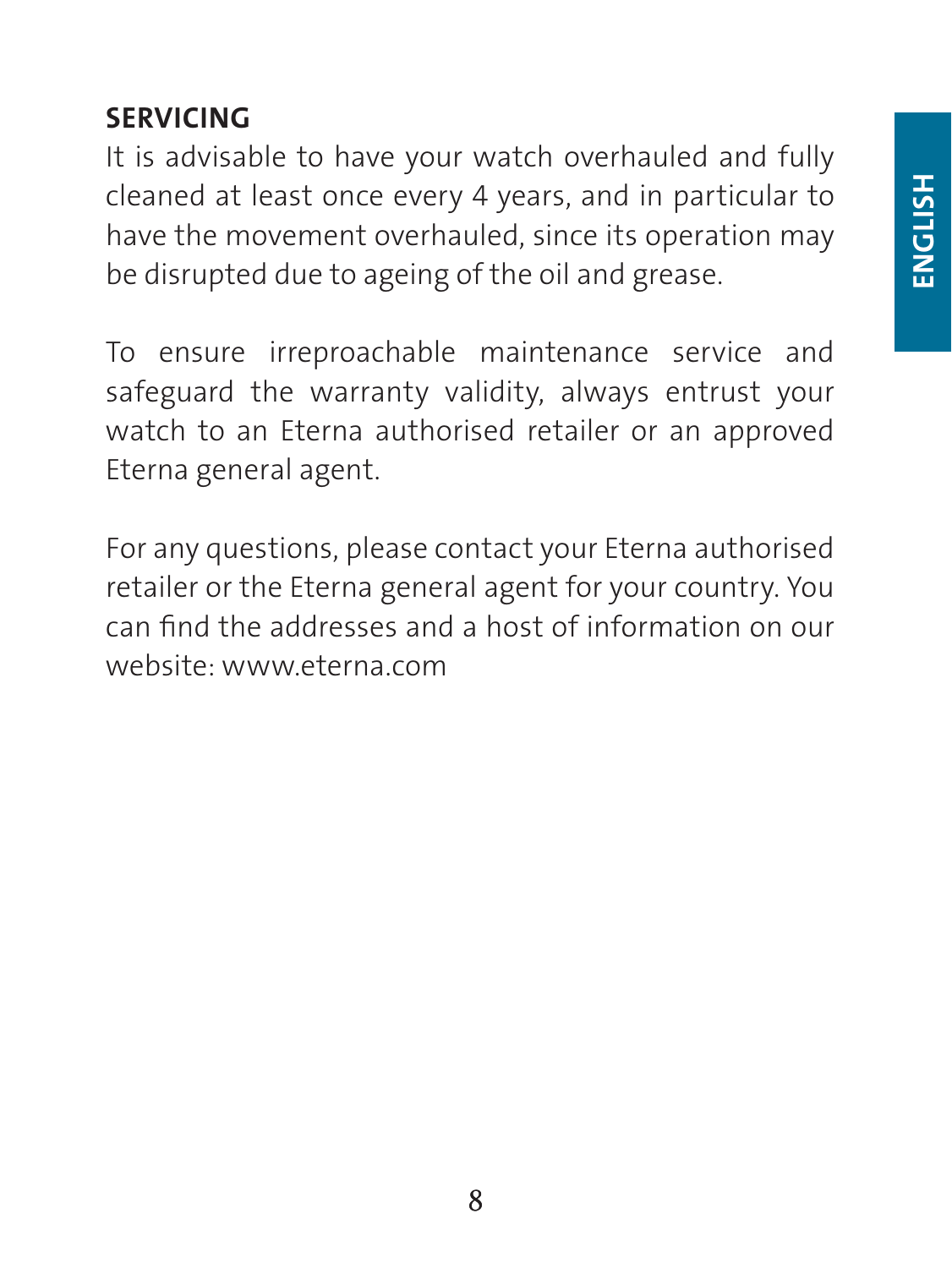## END-OF-LIFE COLLECTION AND TREATMENT OF QUARTZ WATCHES\*



This symbol indicates that this product must not be disposed of with household waste. It must be taken to an approved collection point. By following this procedure, you will contribute to protecting the environment and

human health. Recycling of materials helps conserve natural resources.

\* applicable in European Community member countries, and in countries with comparable legislation.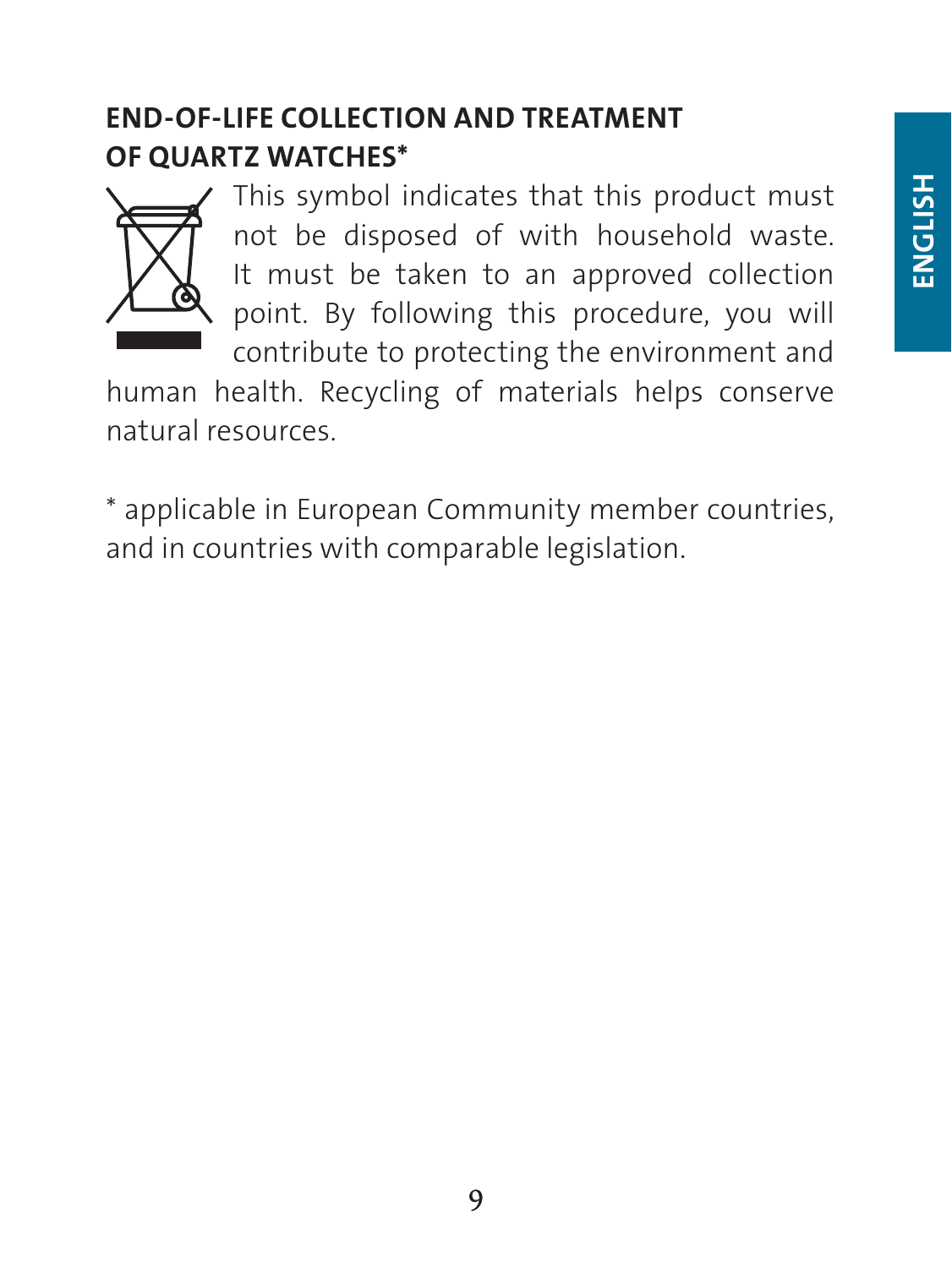## INHALTSVERZEICHNIS

- 11 Contessa Quartz Eterna Minx
- 14 Wichtige Hinweise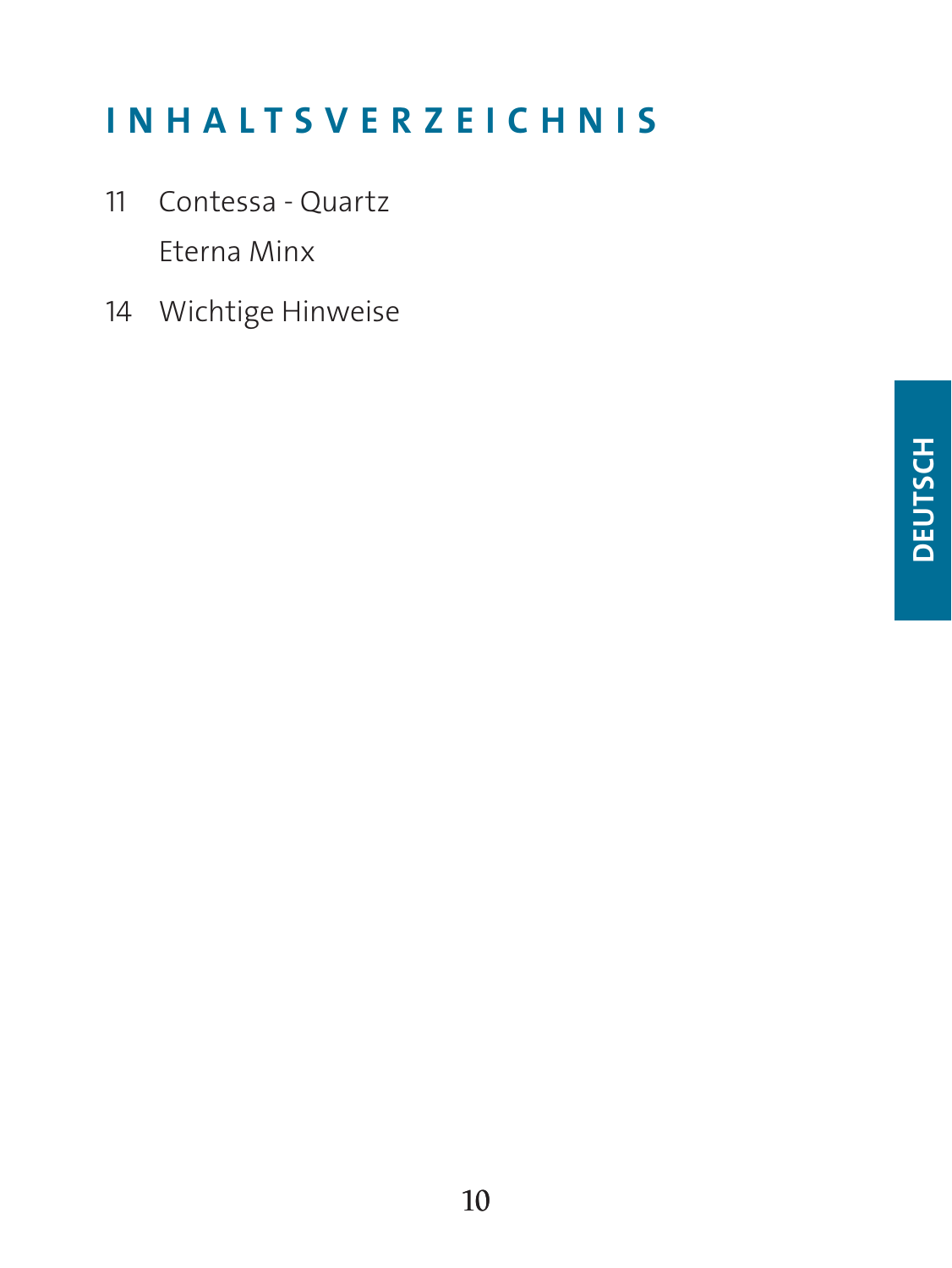## 1. ANZEIGEN - FUNKTIONEN



1 Stundenzeiger 2 Minutenzeiger 3 Einstellkrone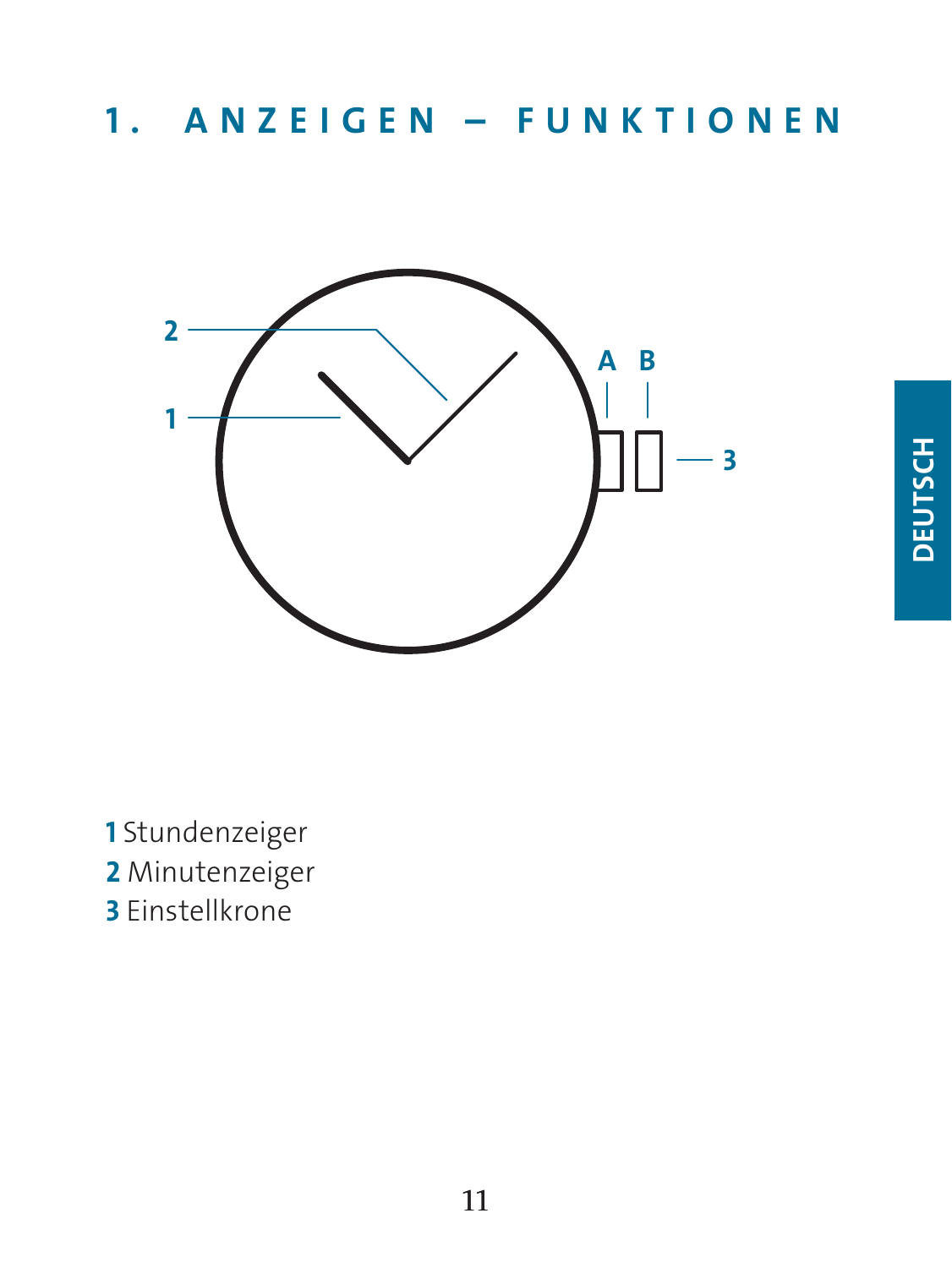# 2 . AUFZUG – EINSTELLUNGEN

### 2.1. ALLGEMEINE BEMERKUNGEN

Ihre Uhr bietet eine Wasserdichte die bis zu 150 M versichert ist (5 Bar). Sie ist mit einem elektronischen Quarzwerk ausgestattet, dass extreme Präzision und Zuverlässigkeit bietet. Es wird durch eine Batterie mit Energie versorgt und muss deshalb nicht aufgezogen werden. Die Lebensdauer der Batterie beträgt unter normalen Verwendungsbedingungen ungefähr zwei Jahre. Die Datumsschnellkorrektur und die Zeiteinstellung der Uhr erfolgen über die Krone 3 mit 2 Stellungen:

- A Ruhestellung
- B Stellung für die Uhrzeiteinstellung

### BEMERKUNGEN

Stossen Sie nach beendeter Einstellung die Krone immer gegen das Gehäuse zurück, damit die Wasserdichtigkeit der Uhr gewährleistet ist. Betätigen Sie niemals die Krone unter Wasser oder wenn sie noch feucht ist.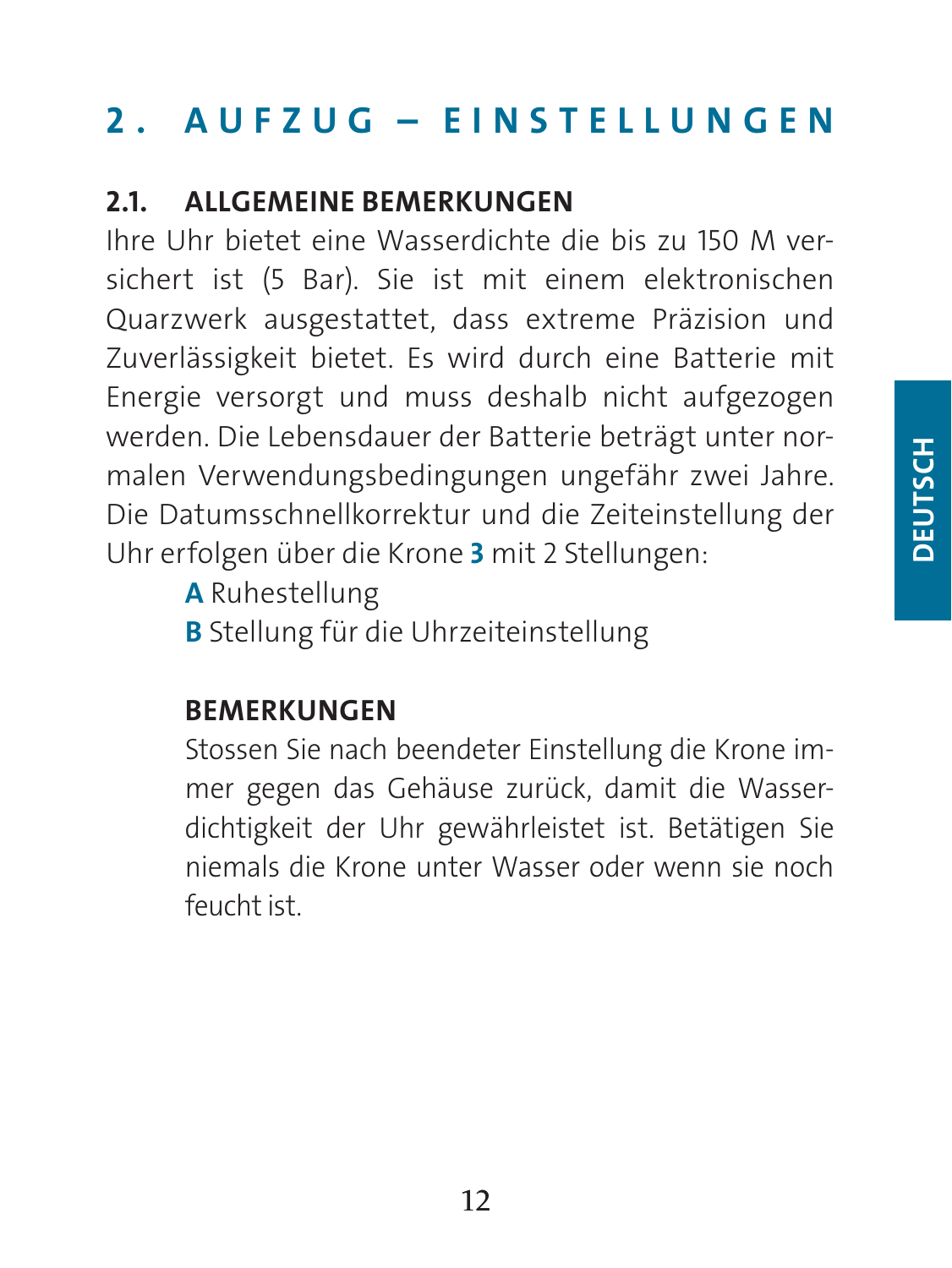## 2.2 ZEITEINSTELLUNG KRONE 3 IN DIE STELLUNG B HERAUSGEZOGEN

Um die Zeit einzustellen, ziehen Sie die Krone 3 um eine Stufe in die Stellung B heraus. Drehen Sie die Krone im oder gegen den Uhrzeigersinn, bis die gewünschte Uhrzeit angezeigt wird. Drücken Sie nach erfolgter Einstellung die Krone wieder gegen das Gehäuse in die Ruhestellung A. Die Zeiger laufen weiter.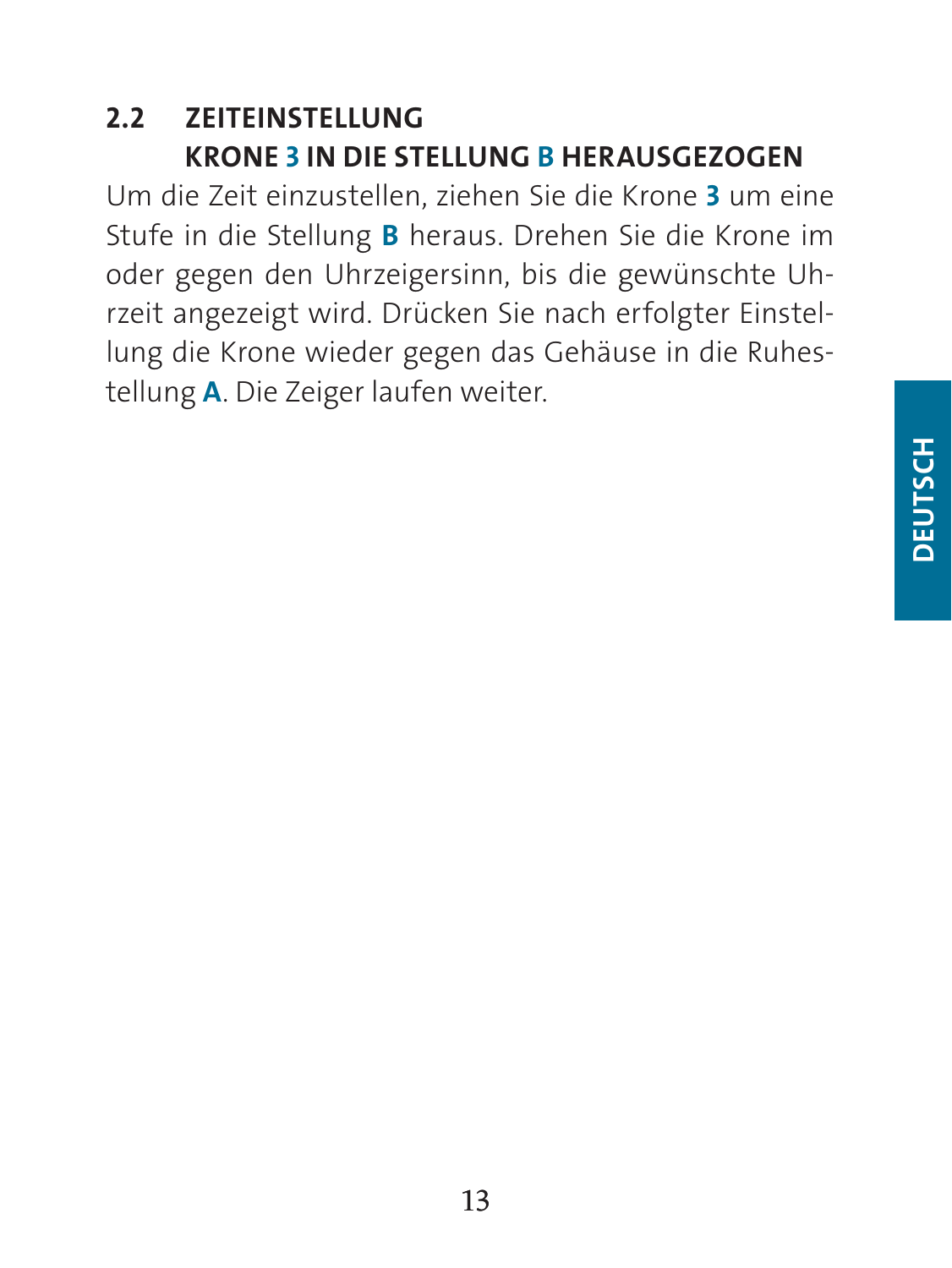## WICHTIGE HINWEISE

### WASSERDICHTIGKEIT

Die Dichtheit Ihrer Uhr ist nach Spezifikation, im Absatz 2.1 Allgemeinheiten zitiert. Dabei gilt es jedoch zu beachten, dass Manipulationen am Gehäuse, Alterungsprozesse beim Dichtungsmaterial sowie starke Temperaturschwankungen (z. B. von der prallen Sonne ins kalte Wasser) selbst dem dichtesten Gehäuse zusetzen.

Wasser kann eindringen und zu kostspieligen Reparaturen führen. Deshalb empfehlen wir Ihnen dringend, Ihre Armbanduhr regelmässig durch ein Eterna Fachgeschäft oder eine Eterna Generalvertretung auf ihre Wasserdichtigkeit überprüfen zu lassen.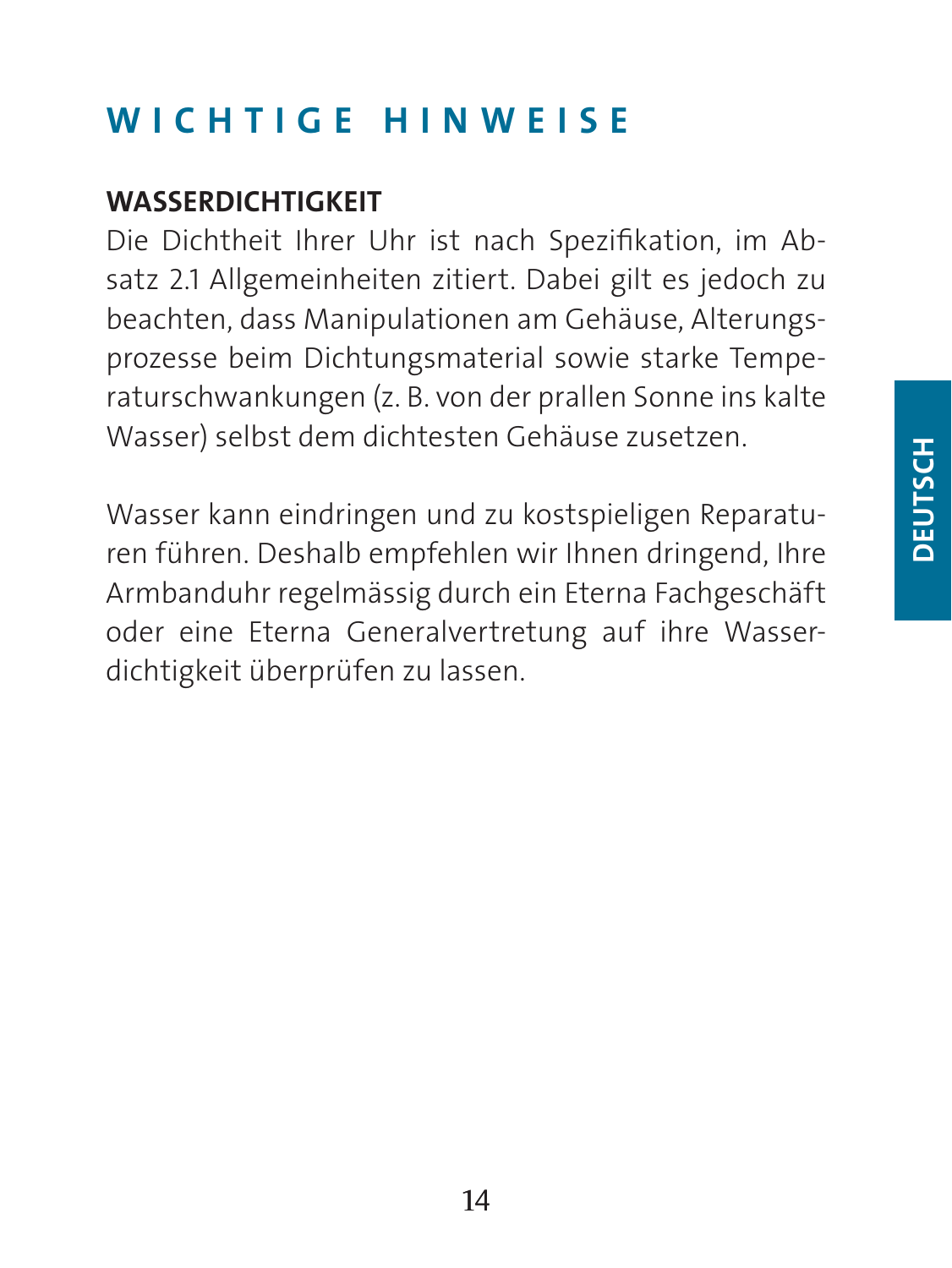#### PFLEGE

Ihre Uhr wurde mit grosser Sorgfalt gefertigt. Beachten Sie bitte die folgenden Hinweise, damit Ihre Armbanduhr möglichst lange ihre anfängliche Präzision und ihr gepflegtes Äusseres behält.

Wenn Ihre Uhr über ein Lederband verfügt, empfehlen wir, sie zugunsten der Langlebigkeit nicht mit Wasser in Berührung zu bringen. Reinigen Sie Ihre Armbanduhr auch regelmässig mit einem weichen, feuchten Lappen. Spülen Sie Ihre Uhr nach dem Baden im Meerwasser mit Süsswasser ab und lassen Sie sie vollständig trocknen.

Vermeiden Sie es, die Uhr starken Temperatur- und Feuchtigkeitsschwankungen, extremen Temperaturen, direkter Sonneneinstrahlung oder starken Magnetfeldern auszusetzen. Vermeiden Sie den direkten Kontakt mit Lösungs- und Reinigungsmitteln, Parfums, Kosmetika usw., denn dadurch könnten Armband, Gehäuse oder Dichtungen beschädigt werden. Vermeiden Sie es, Ihre Uhr Temperaturschocks und anderen Stosswirkungen auszusetzen, da sie dadurch Schaden nehmen könnte. Lassen Sie Ihre Uhr nach einer starken Stosswirkung durch ein Eterna Fachgeschäft oder eine Eterna Generalvertretung prüfen.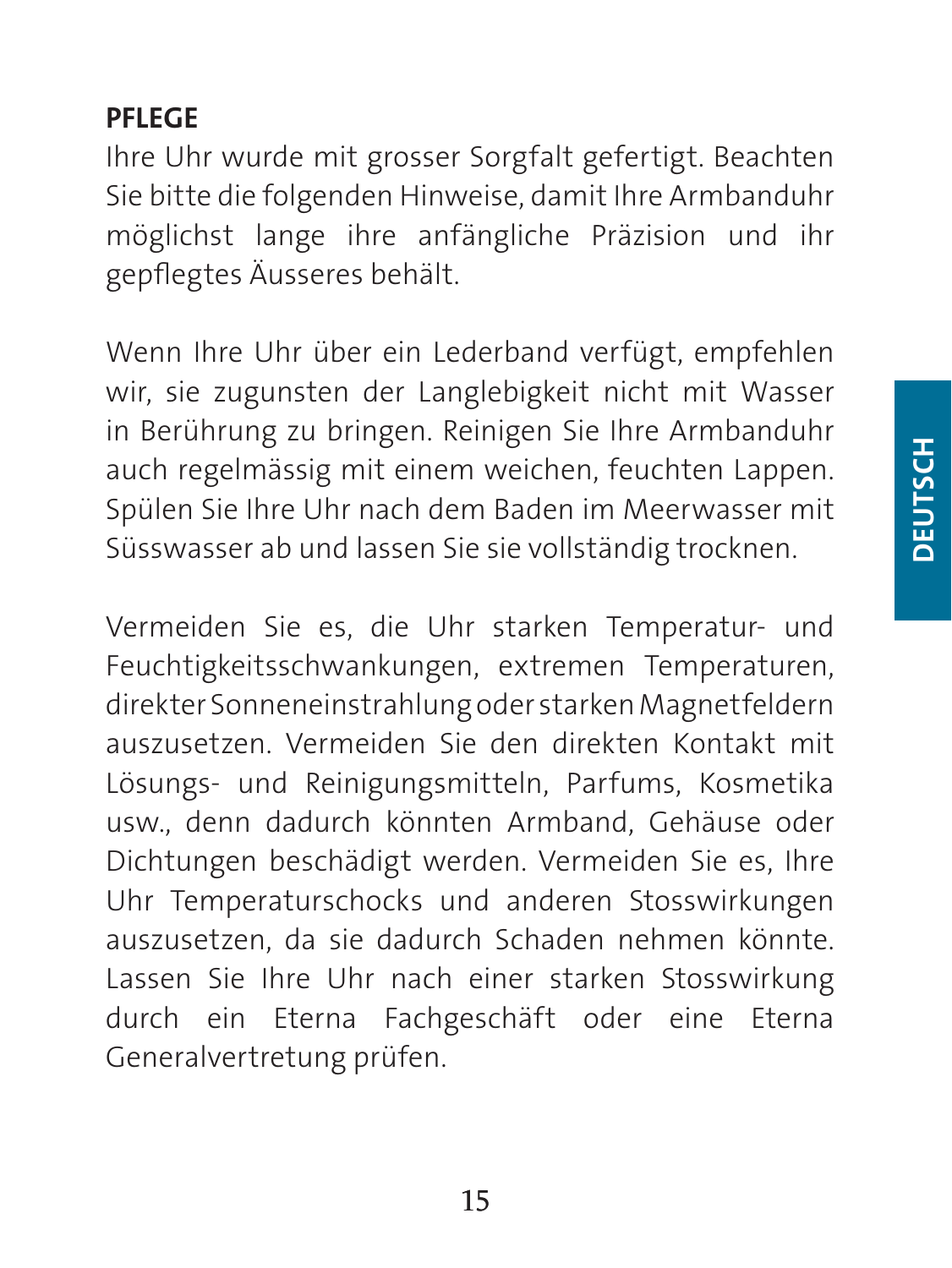### SERVICE

Es wird empfohlen, Ihre Uhr mindestens einmal alle vier Jahre revidieren und vollständig reinigen zu lassen. Dies gilt insbesondere auch für das Uhrwerk, dessen Funktion aufgrund der Alterung der Öle und Fette beeinträchtigt werden kann.

Um einen makellosen Service sicherzustellen und die Gültigkeit der Garantie zu erhalten, wenden Sie sich immer an ein Eterna Fachgeschäft oder an eine Eterna Generalvertretung.

Sollten Sie weitere Fragen haben, wenden Sie sich bitte an Ihr Eterna Fachgeschäft oder auch an die Eterna Generalvertretung Ihres Landes. Sie finden die jeweiligen Adressen sowie weitere Informationen auf unserer Website unter: www.eterna.com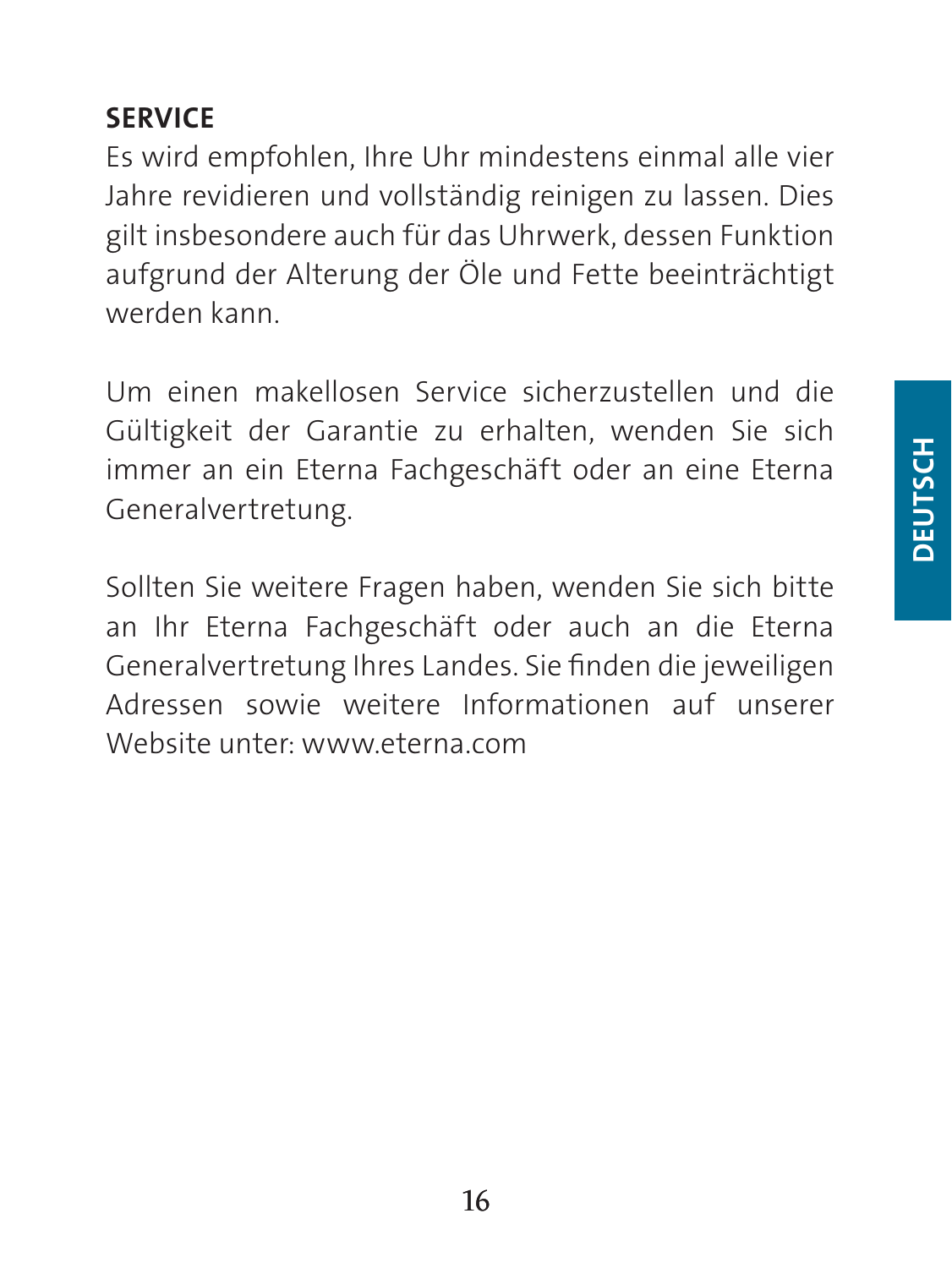### SAMMLUNG UND BEHANDLUNG VON QUARZUHREN NACH ENDE IHRER LEBENSDAUER\*



Dieses Symbol bedeutet, dass dieses Produkt nicht mit dem Hausmüll entsorgt werden soll. Es soll an die lokalen, autorisierten Rückgabeund Sammelsysteme zurückgegeben werden. Durch Einhalten dieses Verfahrens

leisten Sie einen Beitrag an die Umwelt und an die menschliche Gesundheit. Das Recycling dieser Stoffe hilft natürliche Ressourcen zu erhalten.

\* Gilt nur in den EU-Mitgliedstaaten und in Ländern mit entsprechender Gesetzgebung.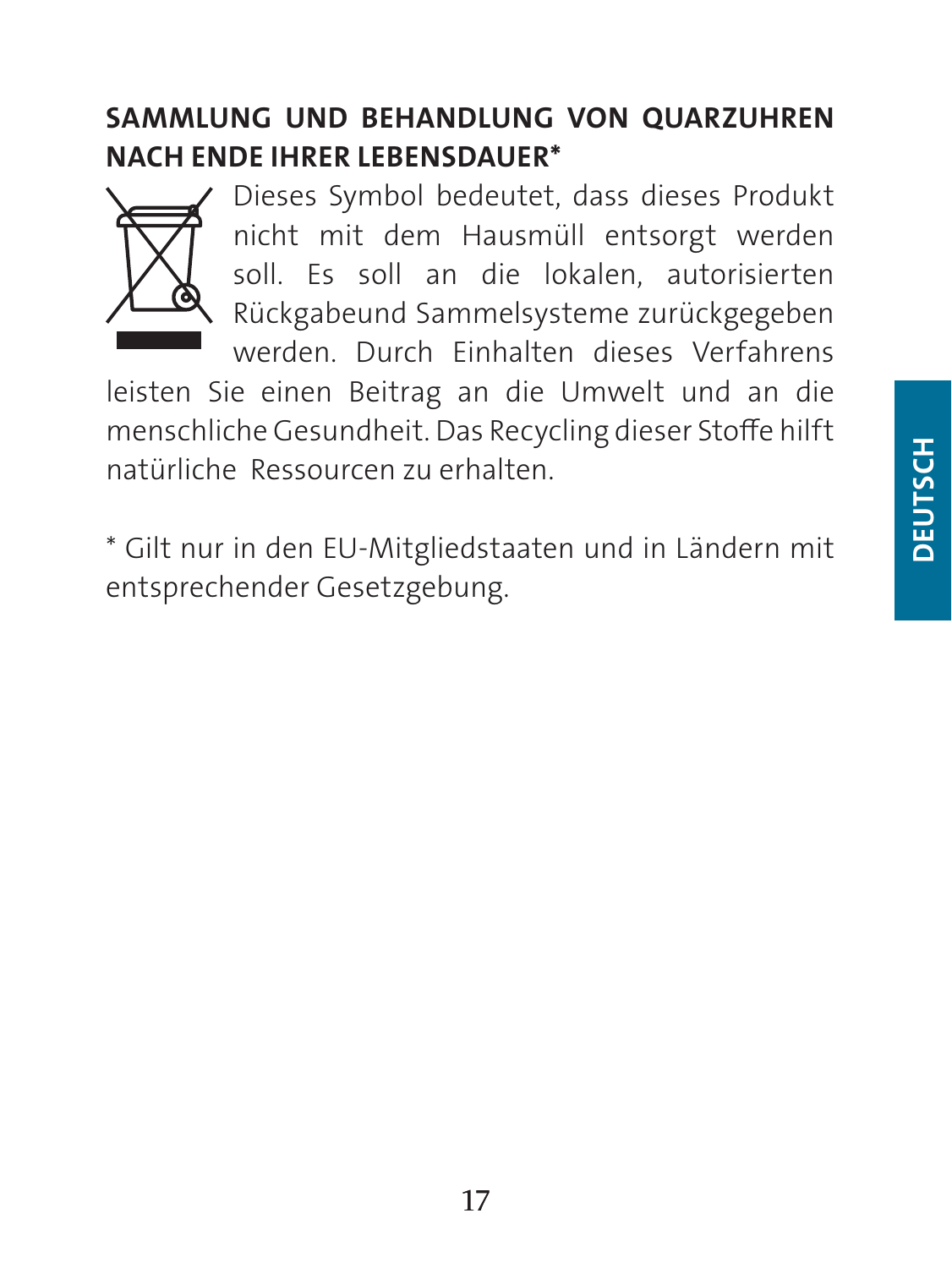# TABLE DES MATIÈRES

19 Contessa - Quartz

Eterna Minx

22 Recommandations importantes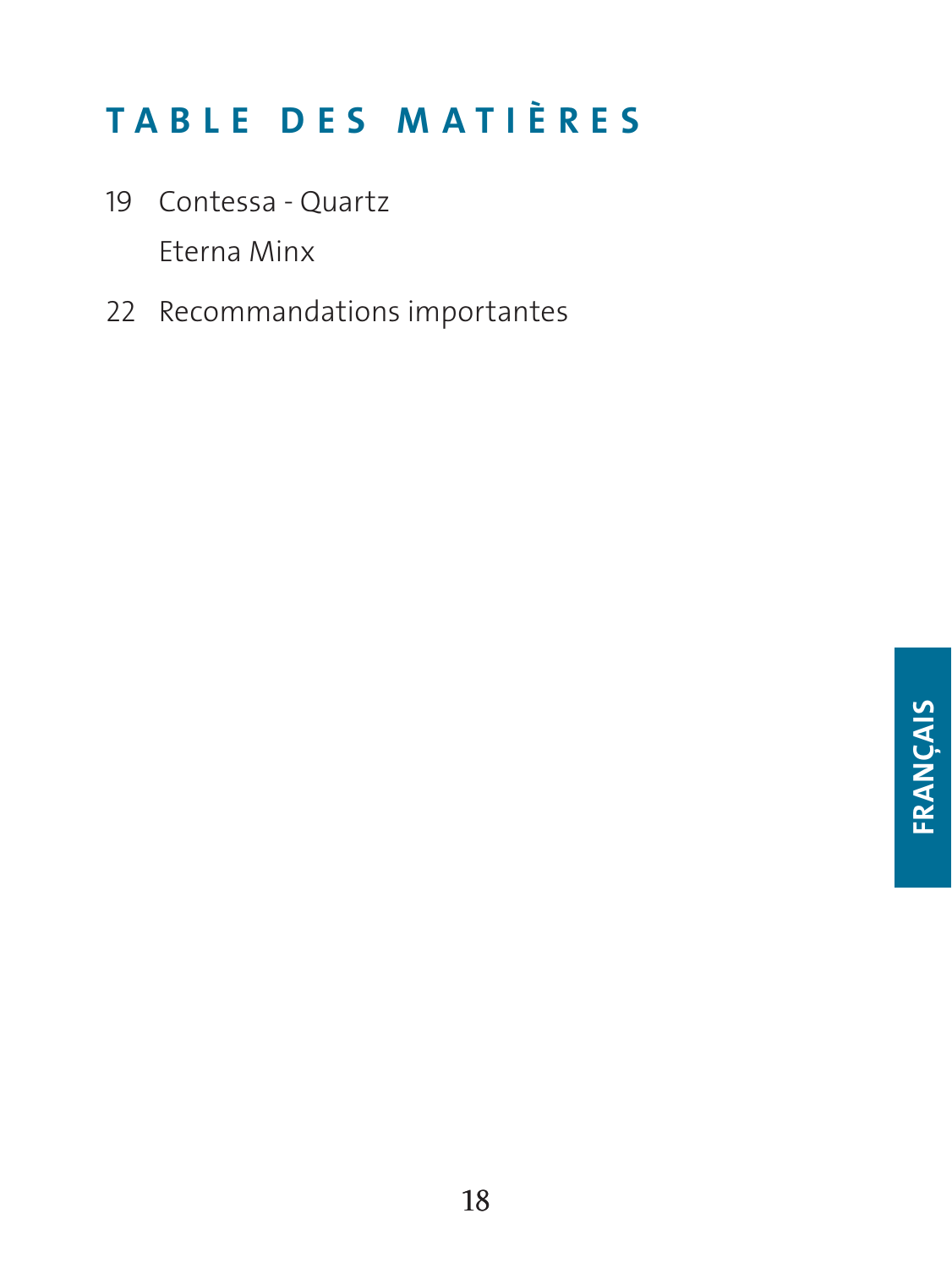# 1. AFFICHAGE - FONCTIONS



- Aiguille des heures
- Aiguille des minutes
- Couronne de réglage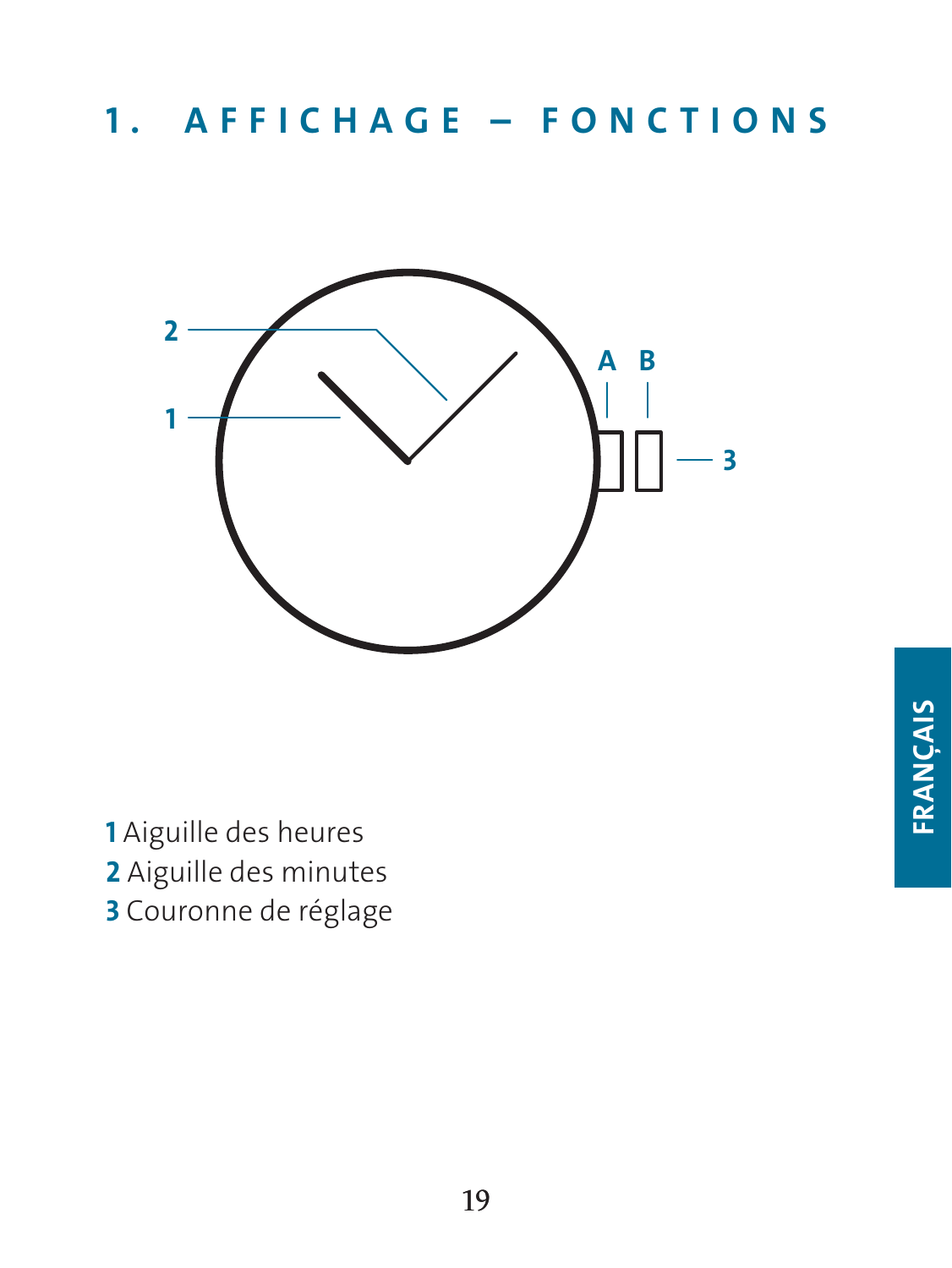# 2. REMONTAGE - RÉGLAGES

## 2.1 GÉNÉRALITÉS

Votre montre offre une étanchéité assurée jusqu'à 50 m (5 bar) de profondeur. Elle est équipée d'un mouvement électronique à quartz offrant une précision et une fiabilité extrêmes. Elle est alimentée par une pile et ne nécessite donc pas de remontage. La durée de vie de la pile est de deux ans environ dans des conditions d'utilisation normales. La correction rapide de la date et la mise à l'heure de votre montre s'effectuent par l'intermédiaire de la couronne 3 qui comporte 2 positions :

- A Position de repos
- B Position de réglage de l'heure

#### REMARQUES

Une fois le réglage effectué, repoussez toujours la couronne contre la boîte afin de préserver l'étanchéité de la montre. N'actionnez jamais la couronne sous l'eau ou lorsqu'elle est encore humide.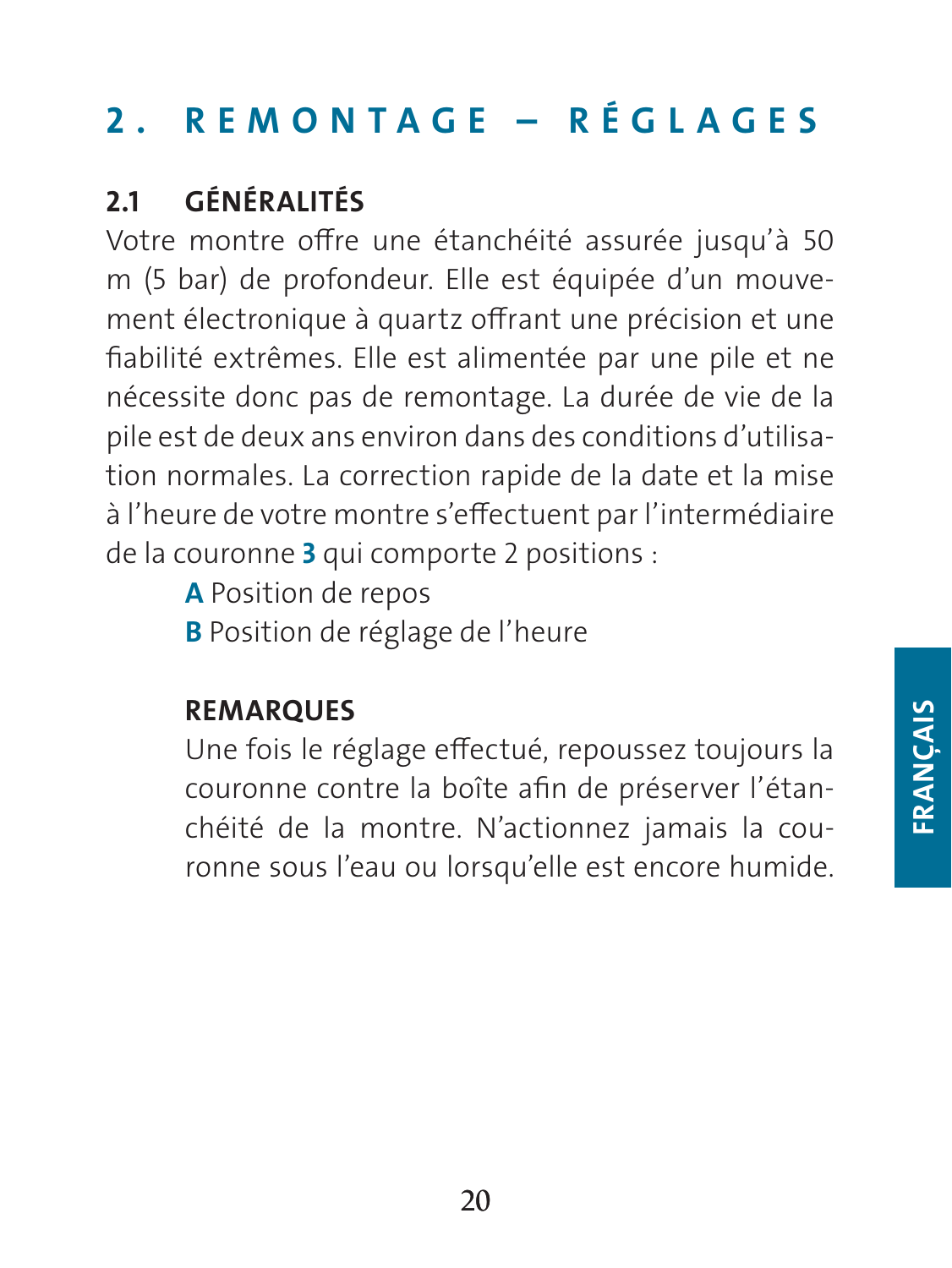## 2.2 MISE À L'HEURE COURONNE 3 TIRÉE EN POSITION B

Pour effectuer la mise à l'heure, tirez la couronne 3 d'un cran jusqu'en position B. Tournez-la dans le sens horaire ou antihoraire pour positionner les aiguilles sur l'heure désirée. Une fois le réglage effectué, repoussez la couronne contre la boîte en position de repos A. Les aiguilles redémarrent.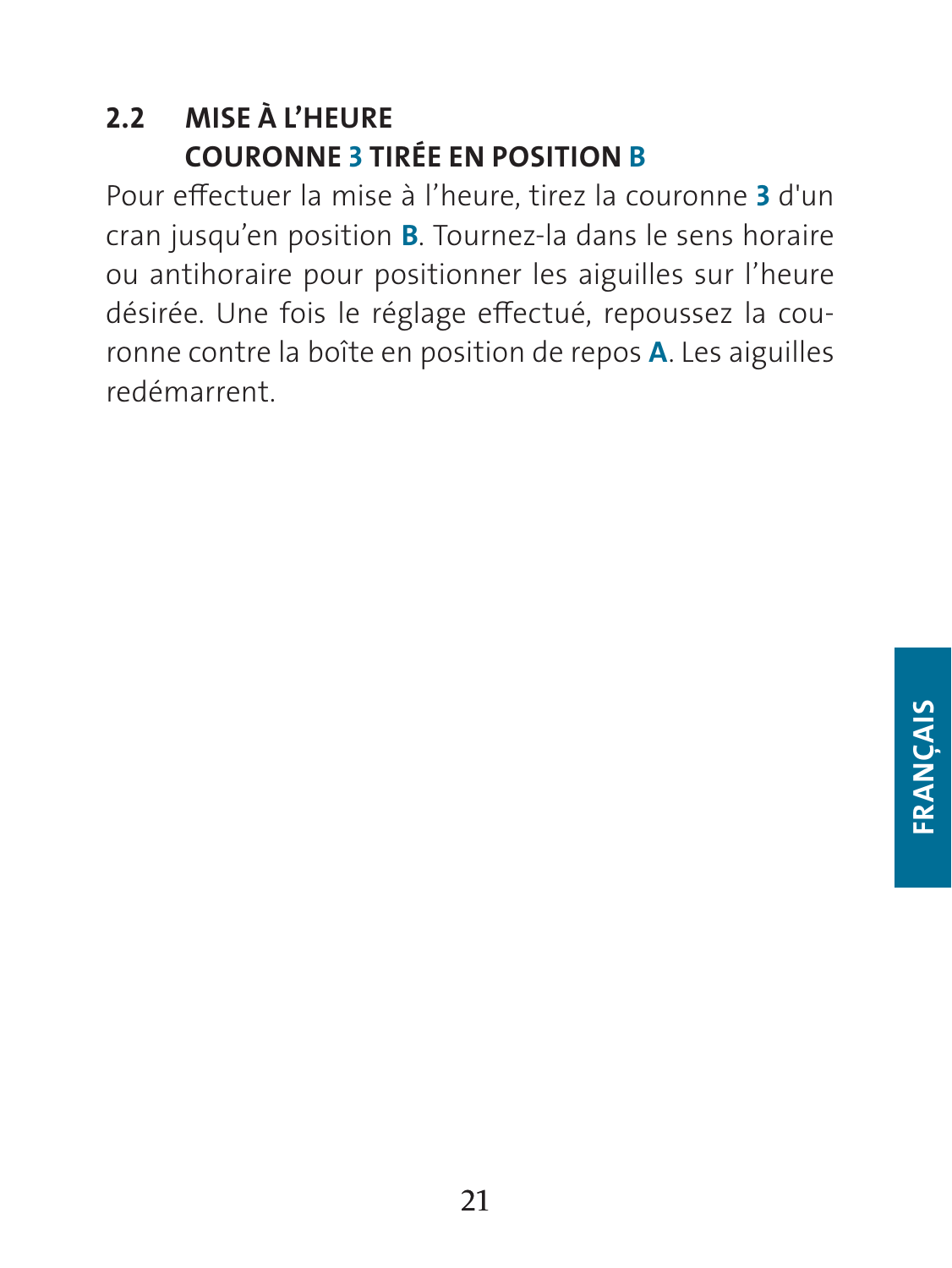# RECOMMANDATIONS IMPORTANTES

## ÉTANCHÉITÉ À L'EAU

L'étanchéité de votre montre selon les spécification citée dans le paragraphe 2.1 généralités. Il importe toutefois de tenir compte que les manipulations courantes du boîtier, le vieillissement des composants assurant l'étanchéité ainsi que de fortes variations de température (du soleil ardent à l'eau froide, par exemple), peuvent avoir raison du boîtier le plus étanche.

Les infiltrations d'eau et d'humidité pouvant occasionner de coûteuses remises en état, nous vous conseillons vivement de soumettre régulièrement votre montre à un contrôle d'étanchéité auprès d'un revendeur autorisé Eterna ou d'un agent général Eterna agréé.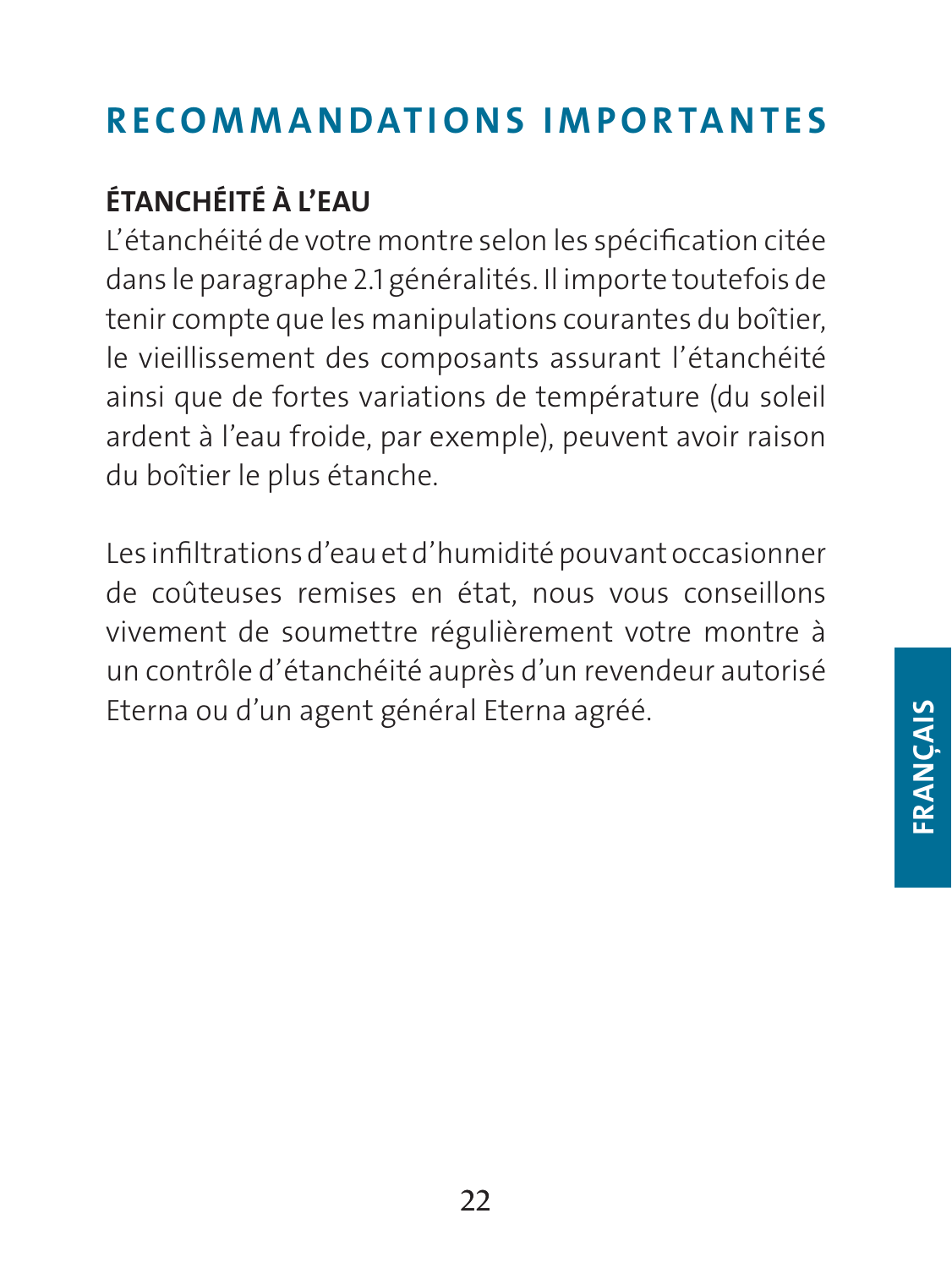## SOINS ET ENTRETIEN

Votre montre a été fabriquée avec le plus grand soin. Le respect des recommandations indiquées ci-après vous permettra de préserver sa précision de marche et son aspect de neuf aussi longtemps que possible.

Si votre montre est équipée d'un bracelet en cuir, dans un souci de durabilité de celui-ci, nous vous recommandons de lui éviter tout contact avec l'eau. Nous vous conseillons également de la nettoyer régulièrement avec un chiffon doux légèrement humide. Après une baignade dans de l'eau de mer, rincez-la à l'eau douce et laissez-la sécher complètement.

Evitez de laisser votre montre dans des endroits exposés à de fortes variations de température ou d'humidité, à des températures extrêmes, au soleil ou à des champs magnétiques intenses. Evitez le contact direct avec les solvants, les détergents, les parfums, les produits cosmétiques, etc. Ils peuvent endommager le bracelet, le boîtier ou les joints. Evitez les chocs thermiques ou autres : ils pourraient endommager votre montre. En cas de choc violent, veuillez faire contrôler votre montre par un revendeur autorisé Eterna ou un agent général Eterna agréé.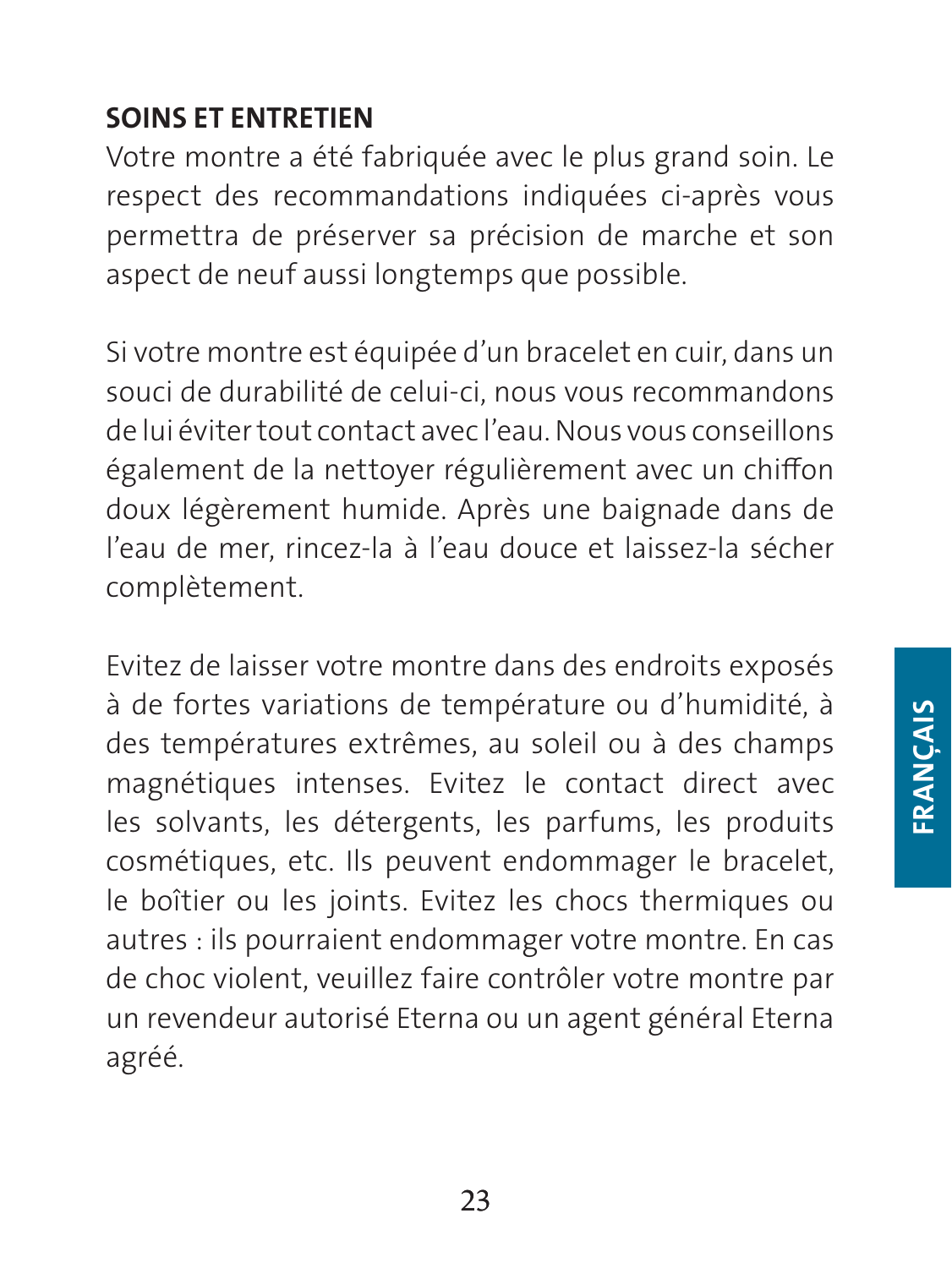### SERVICE

Il est conseillé de faire réviser et nettoyer entièrement sa montre au moins une fois tous les 4 ans. Une pile épuisée doit être changée aussi vite que possible pour éviter le risque de fuite qui peut endommager le mouvement.

Pour bénéficier d'un service d'entretien irréprochable et pour que la garantie reste valable, adressez-vous toujours à un revendeur autorisé Eterna ou à un agent général Eterna agréé.

Pour toute question, veuillez contacter votre revendeur autorisé Eterna ou encore l'agent général Eterna pour votre pays. Vous trouverez des adresses et de nombreuses informations sur notre site Internet: www.eterna.com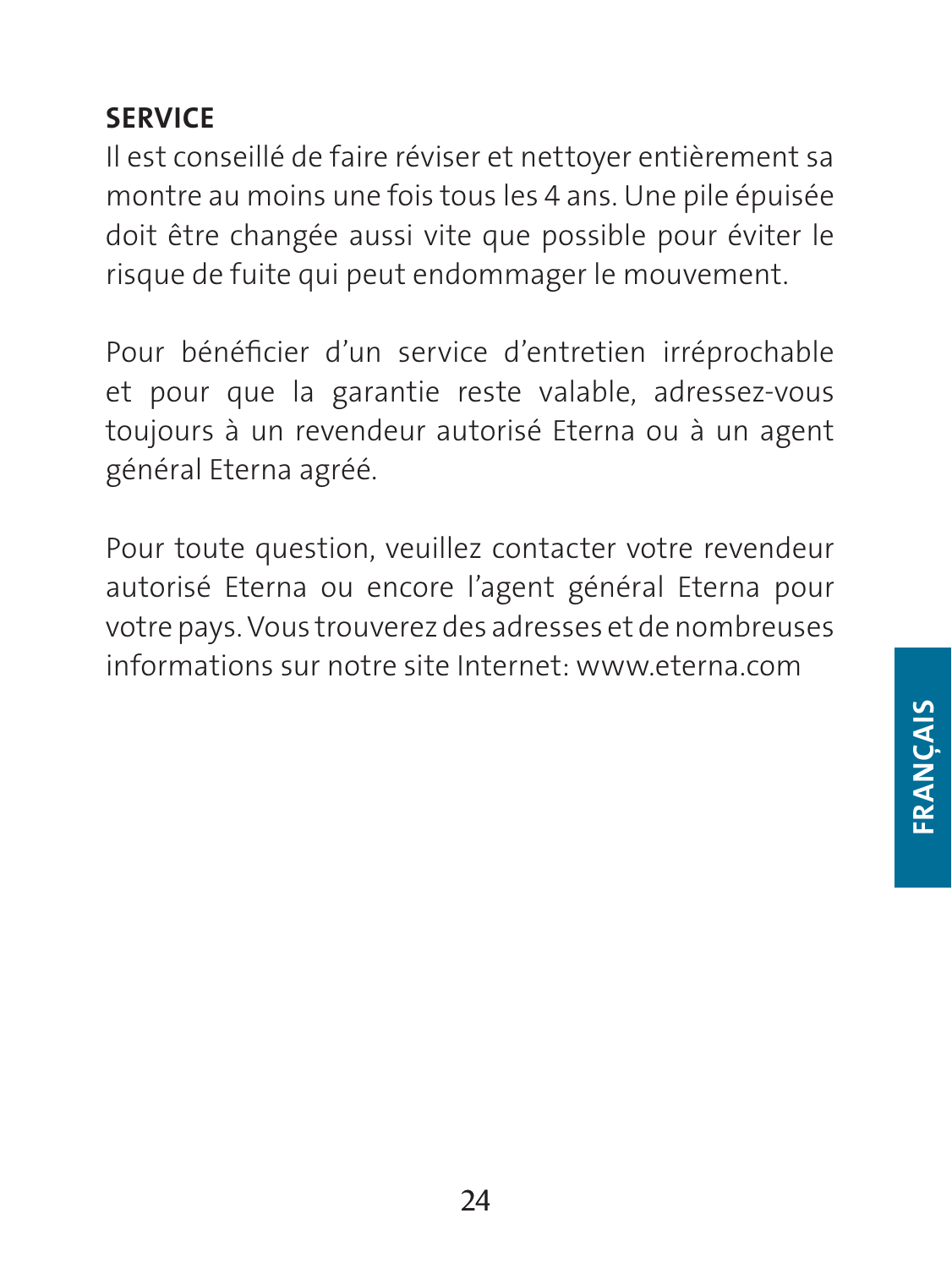### COLLECTE ET TRAITEMENT DES MONTRES QUARTZ EN FIN DE VIE\*



Ce symbole indique que ce produit ne doit pas être jeté dans les ordures ménagères. Il doit être remis à un point de collecte agréé. En effectuant cette démarche, vous contribuerez

à la protection de l'environnement et de la santé humaine. Le recyclage des matériaux permettra de conserver des ressources naturelles.

\*applicable dans les pays membres de la Communauté Européenne et dans les pays disposant d'une législation comparable.